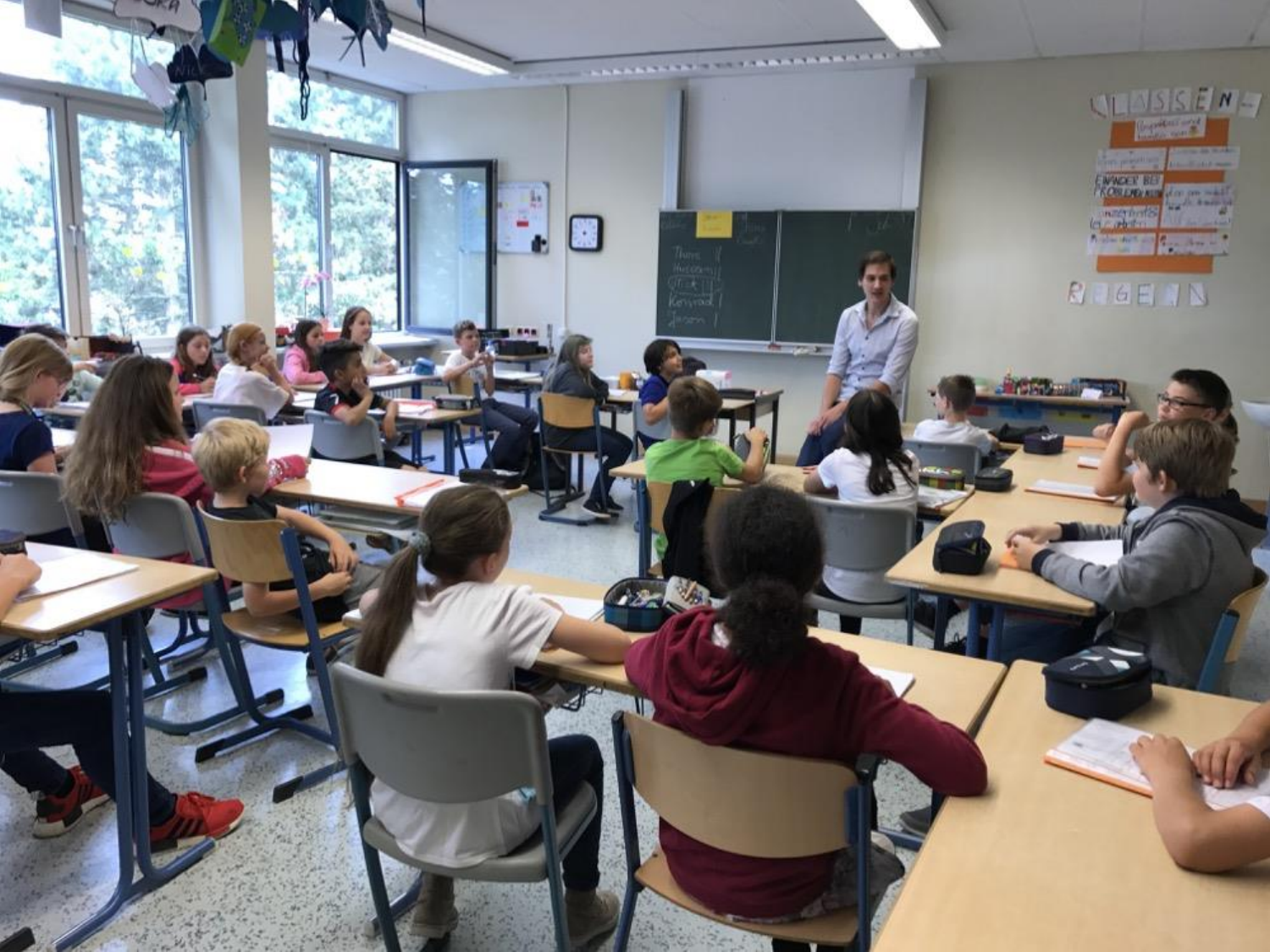



#### Our European Project

#### The history and the importance of coffee

powered by Uğur

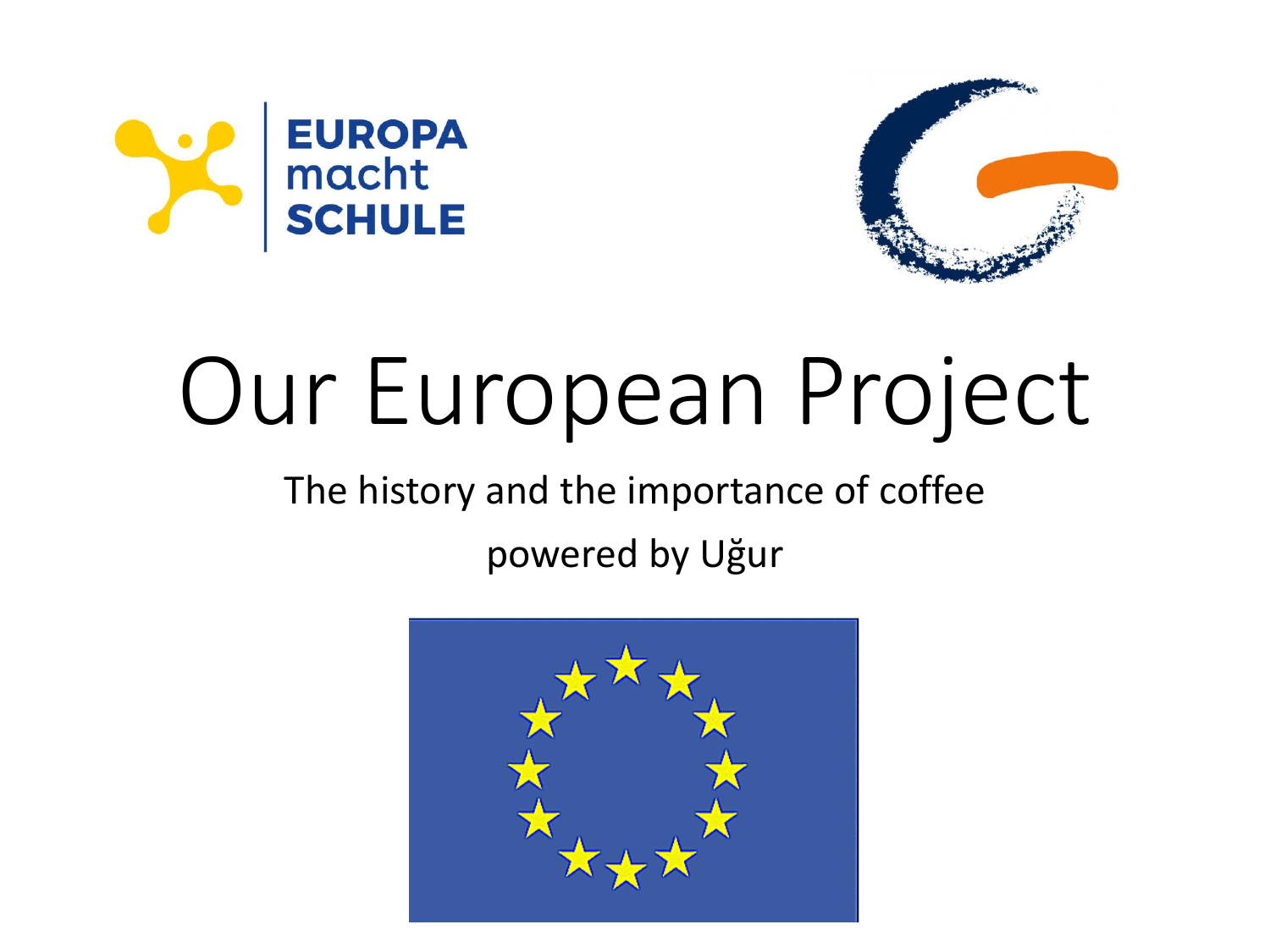## Table of contents

- Short overview of what Uğur taught us
- Our survey on coffee consumption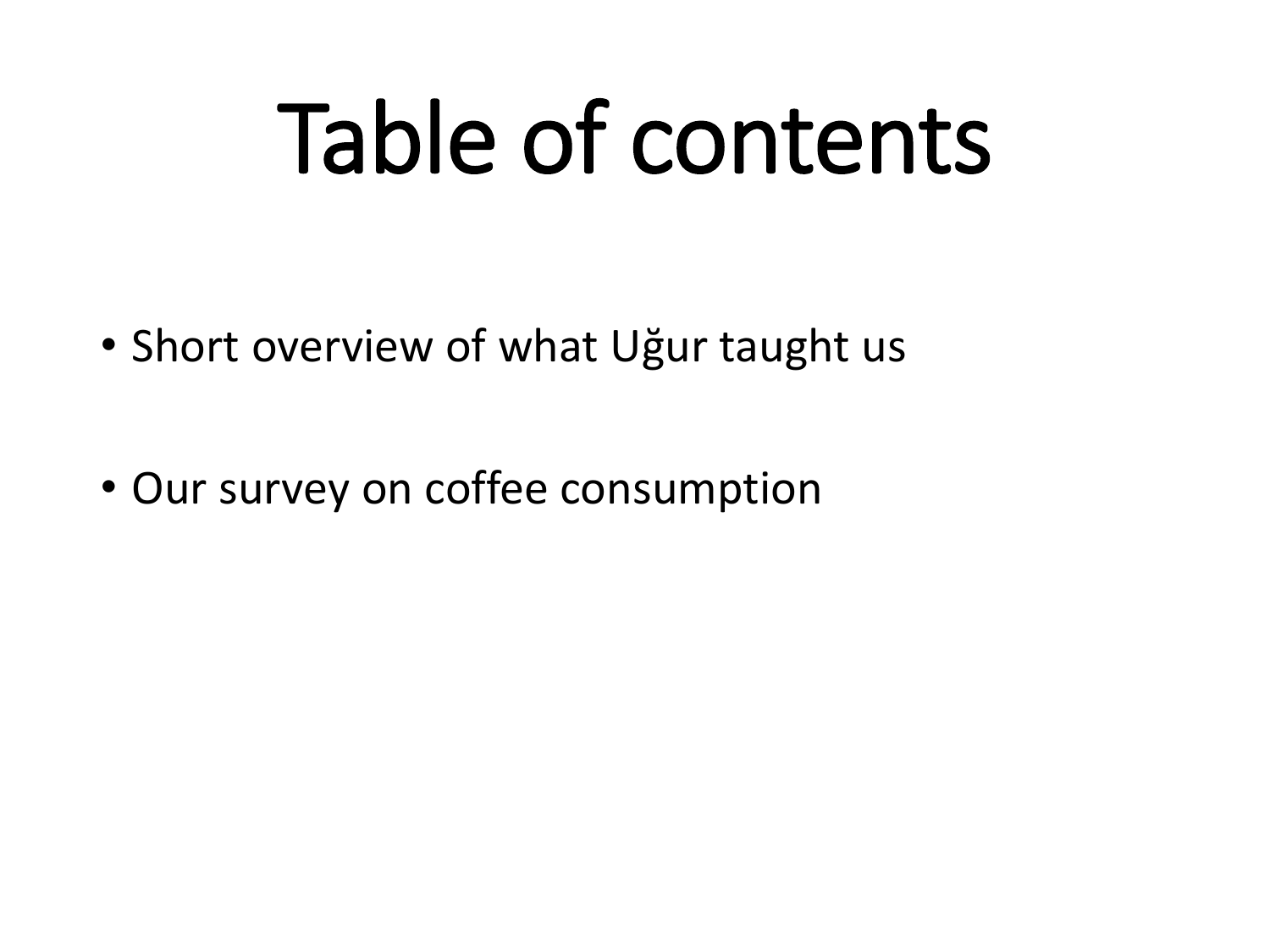## Coffee is a fruit

## [Picture of a coffee plant]

We are sorry, but due to copy right issues we cannot publish all the pictures we used for our presentation. Our own survey starts at page 11.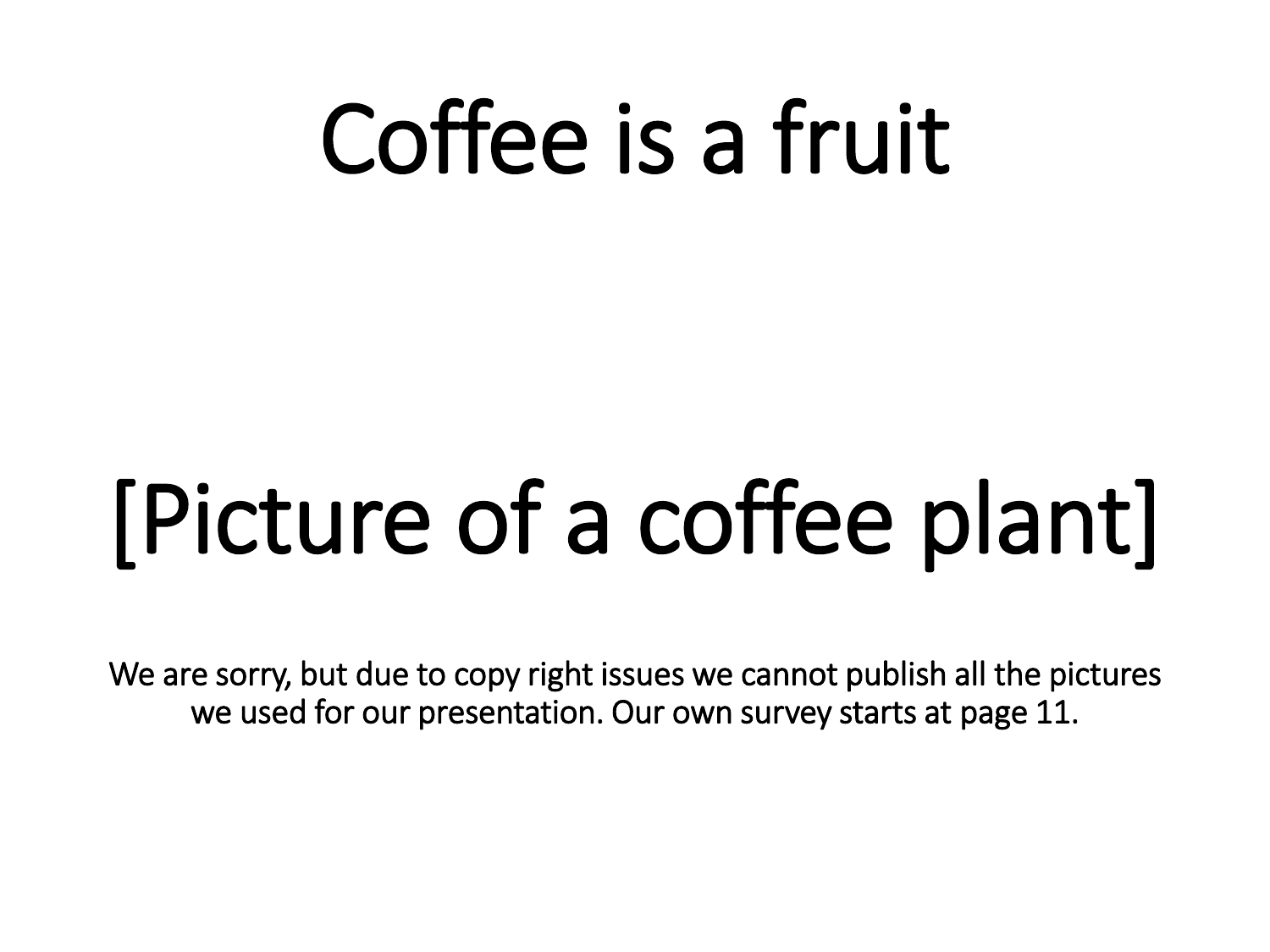# [Picture of Café Le Procope]

Café Le Procope, Paris (1686)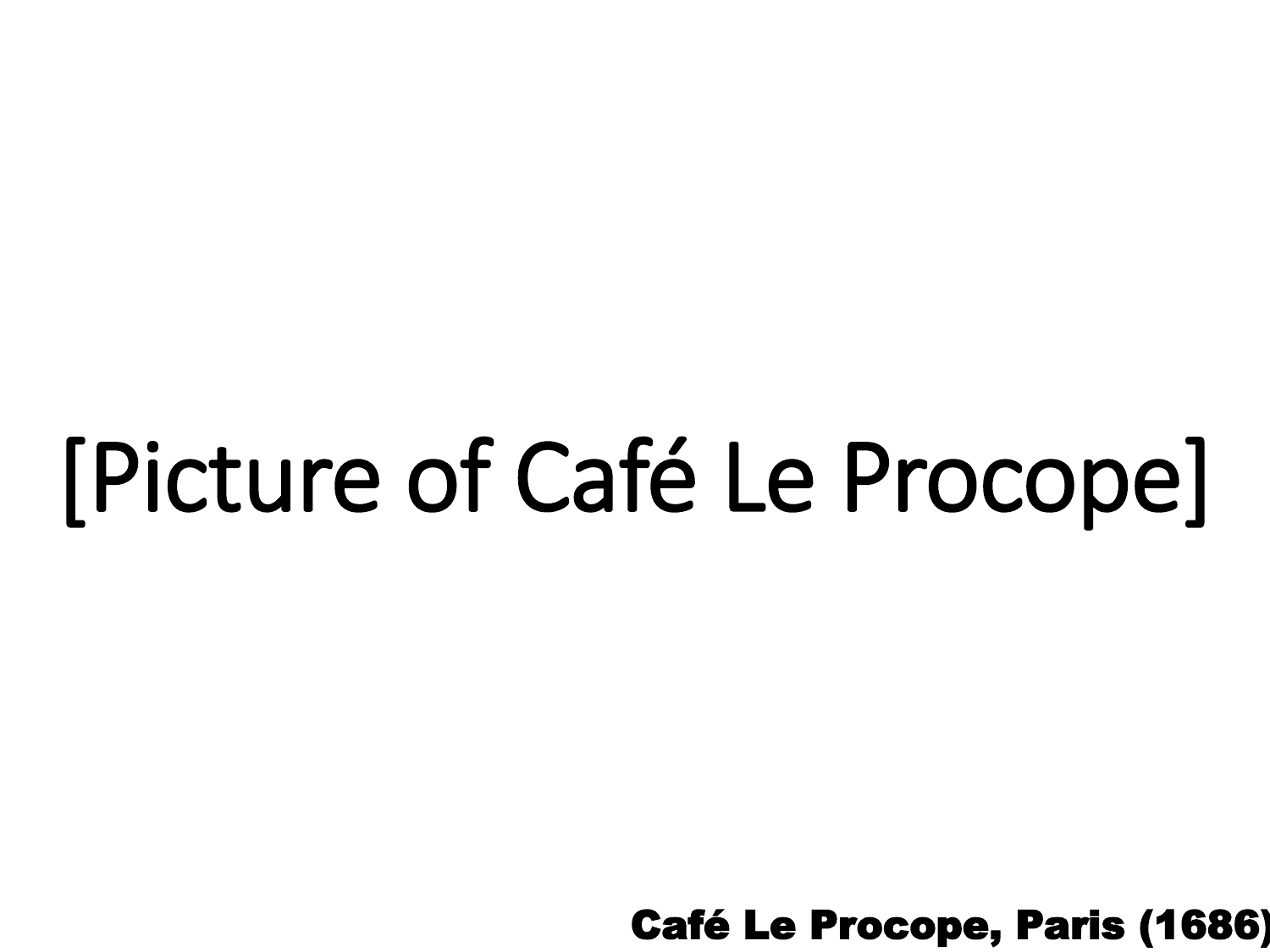## Coffee tradition in Turkey

# [Picture of a coffee mug]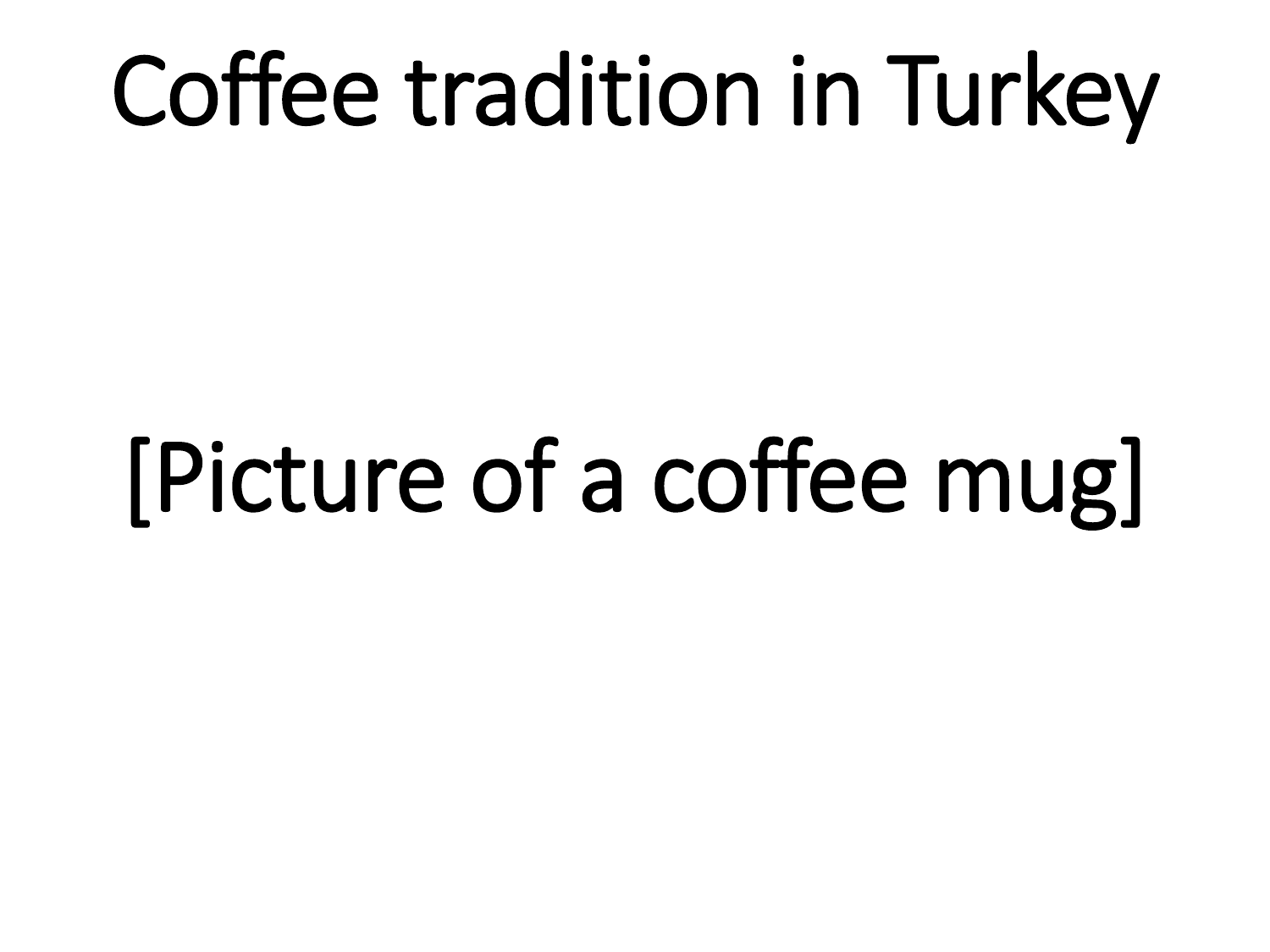## Wedding tradition

# [Picture of sb. pouring salt into a coffee cup]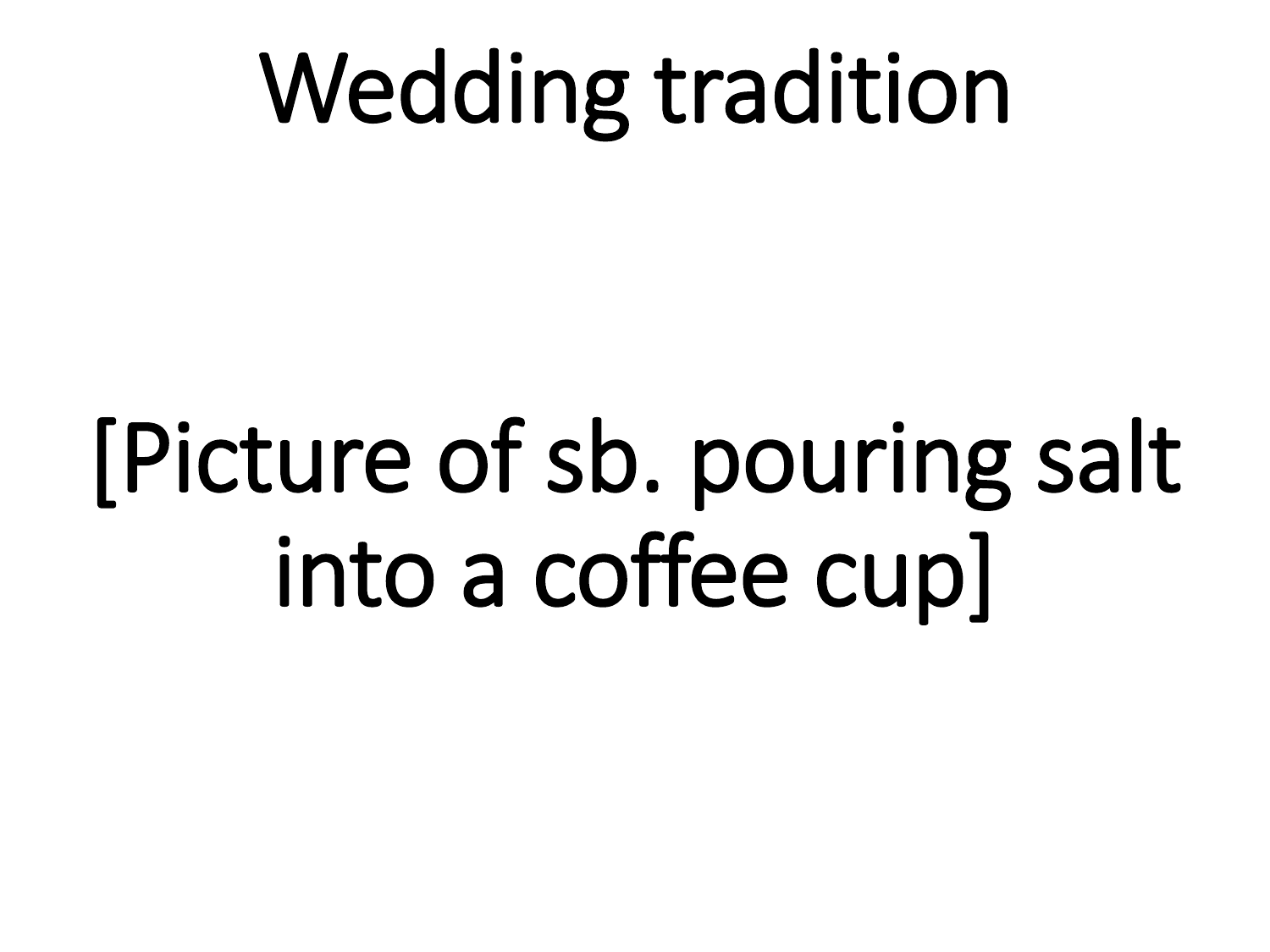#### Melitta Bentz

# [Picture of Melitta Bentz]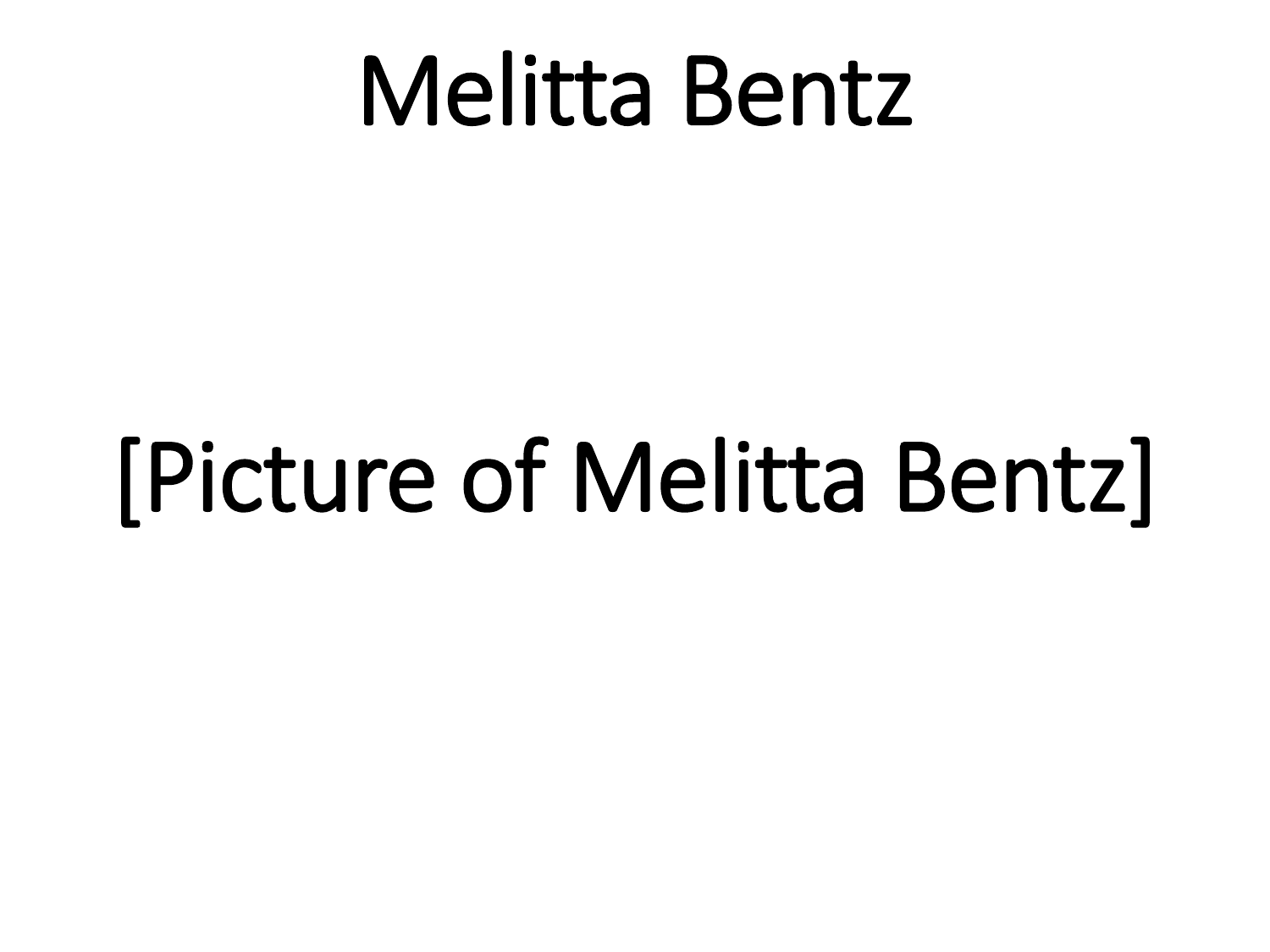### Swedish Kaffi

#### kaffi -> ffi-ka -> fika

Fika ['fiːˌka]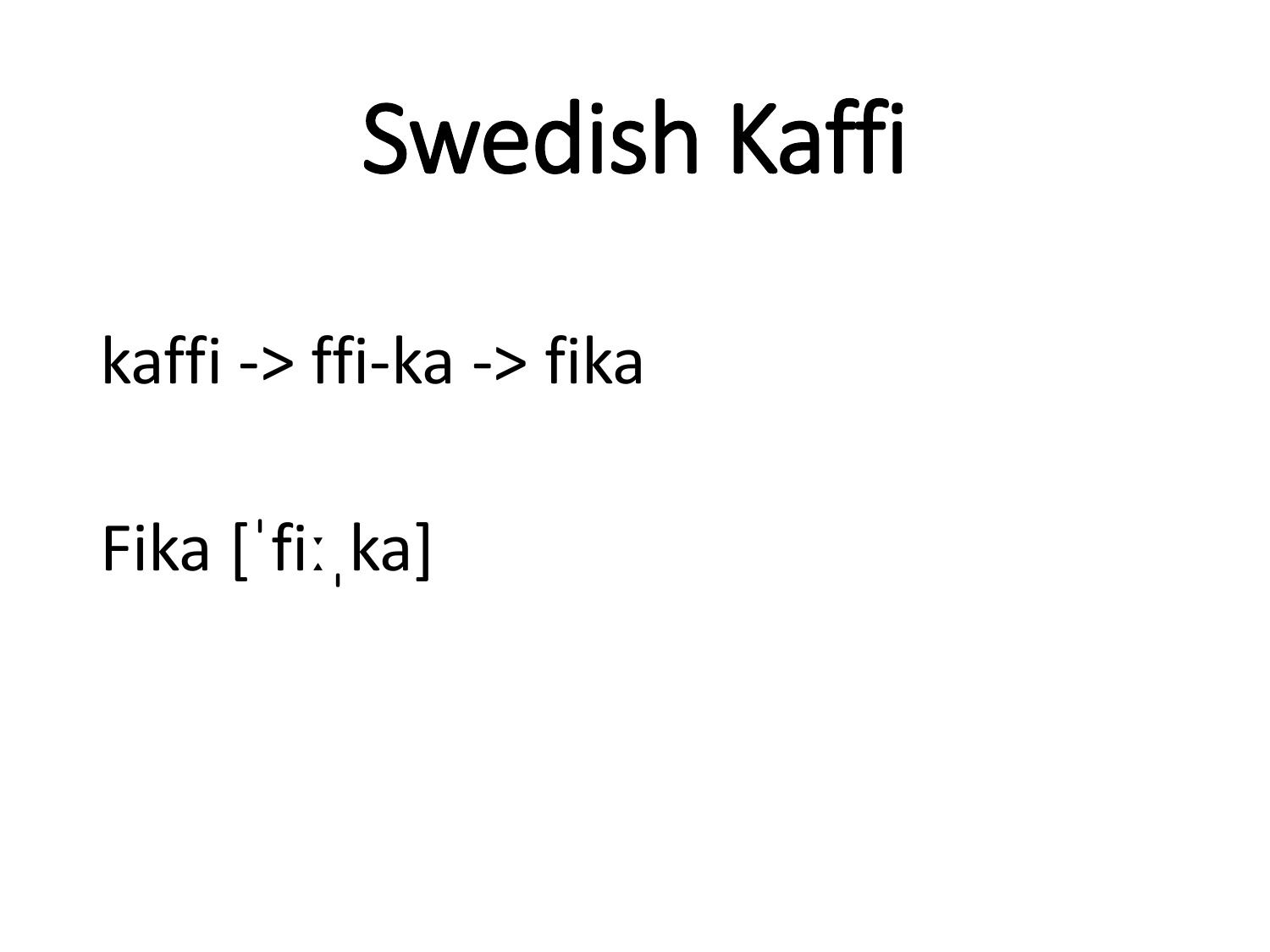### [Picture showing Europe's Top 10 coffee drinking nations]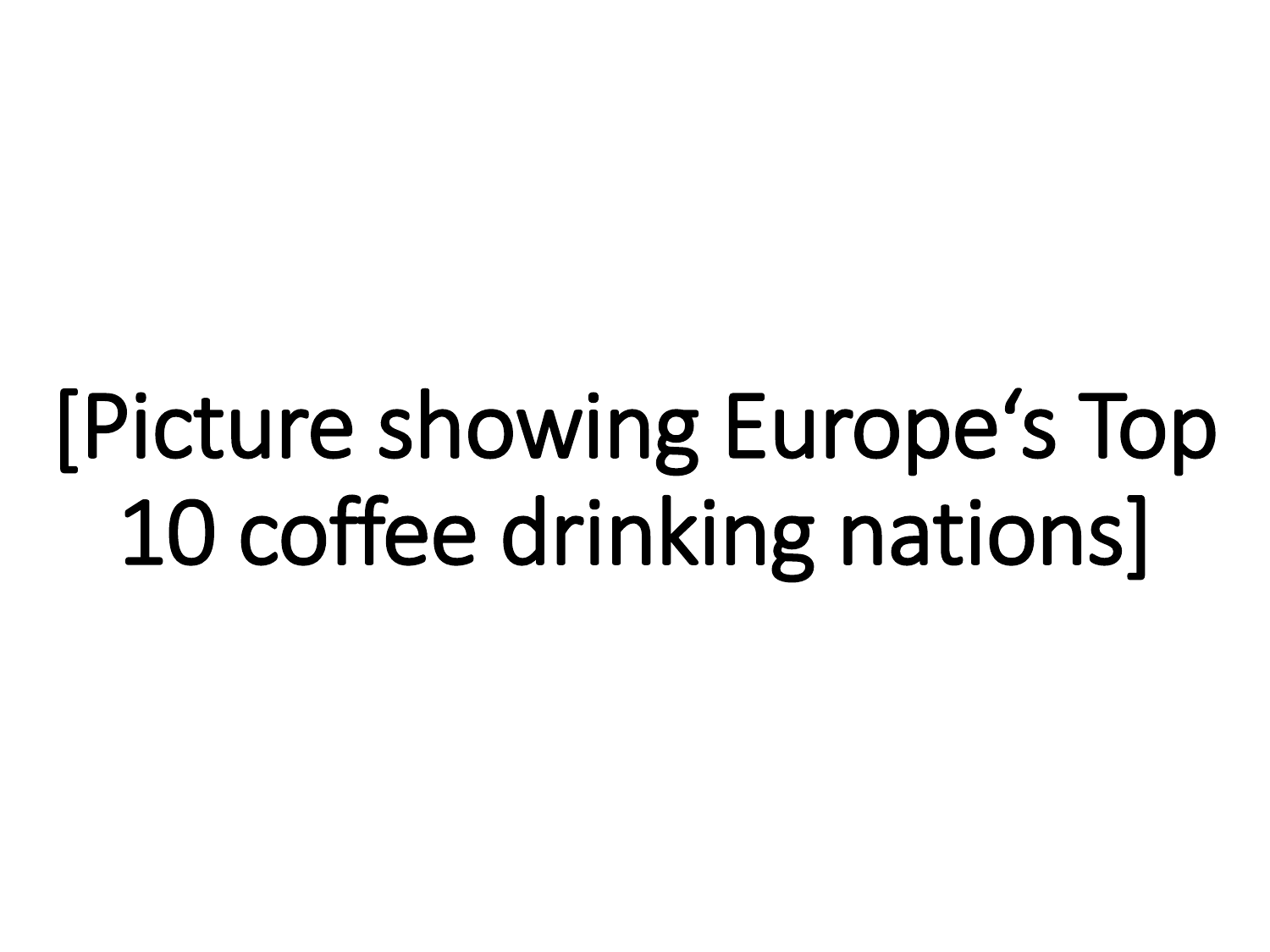



## Our Survey

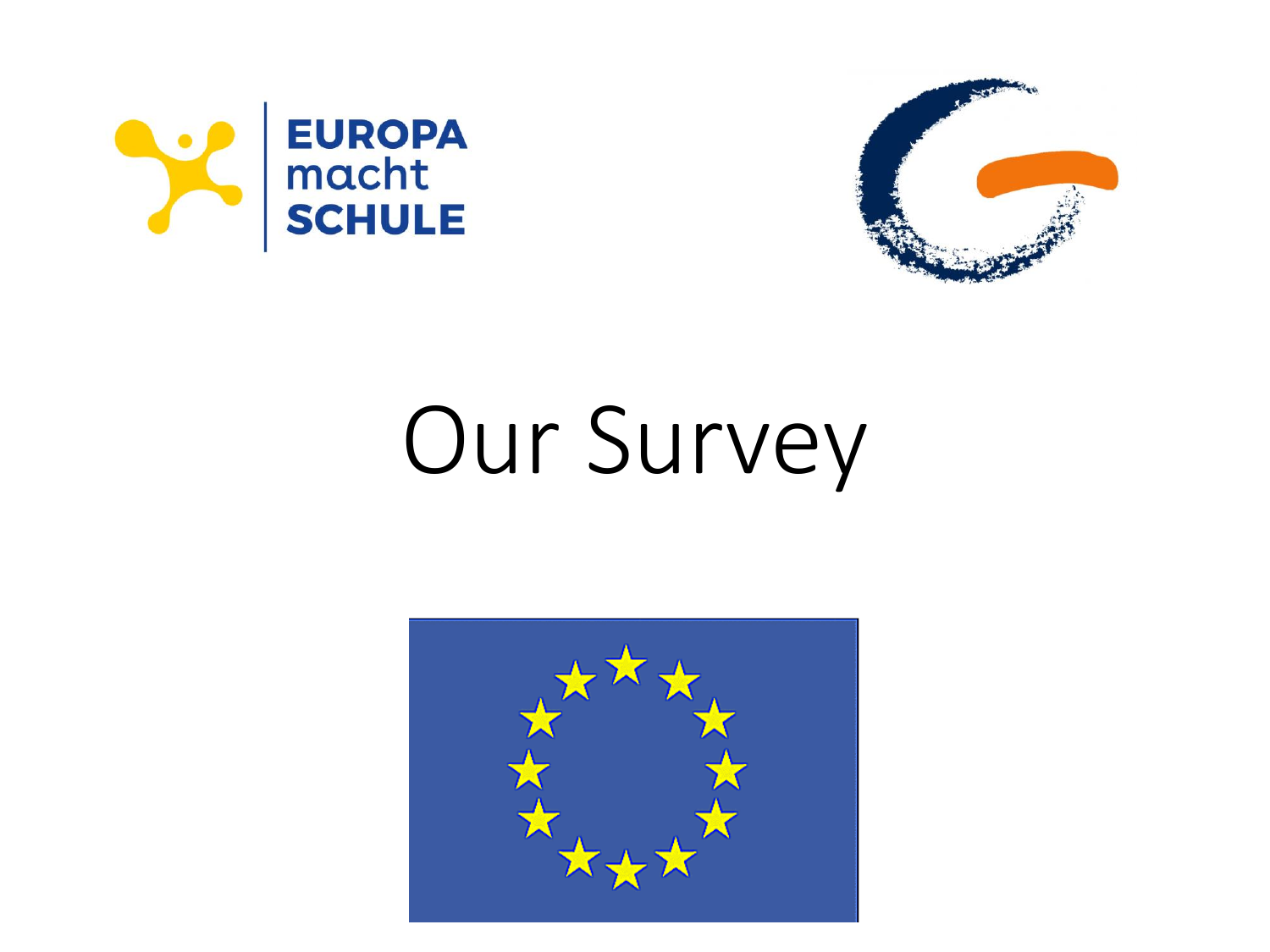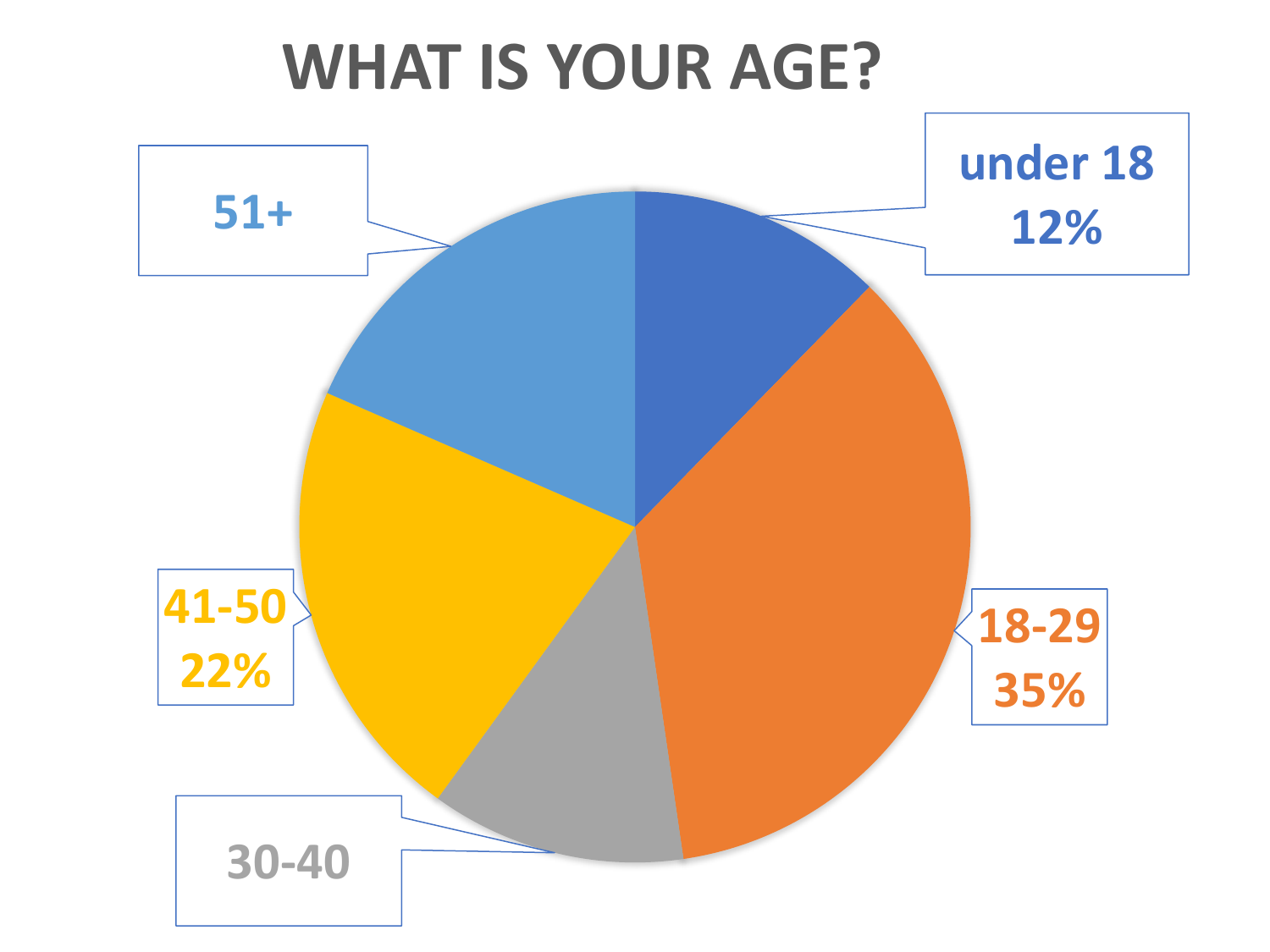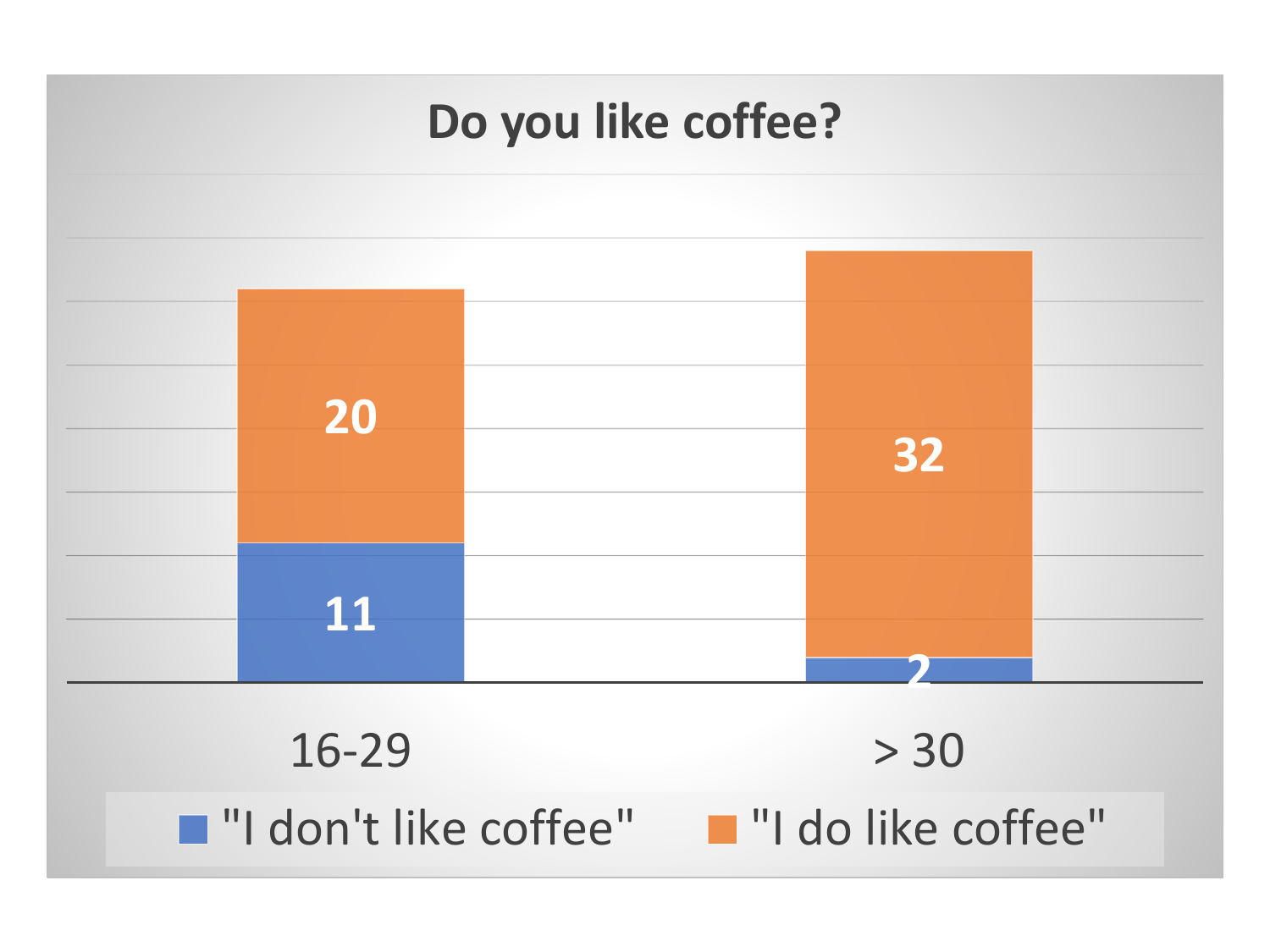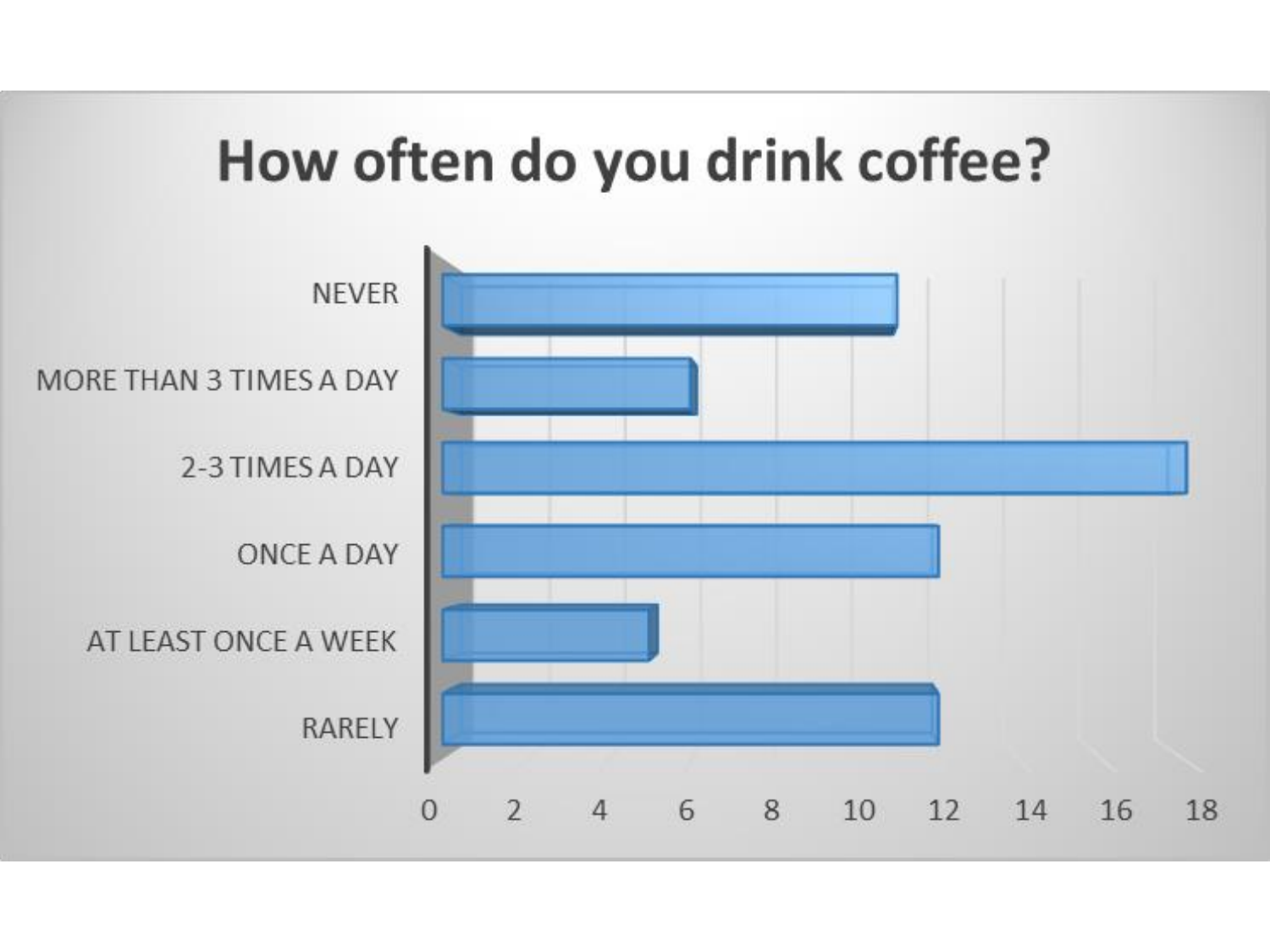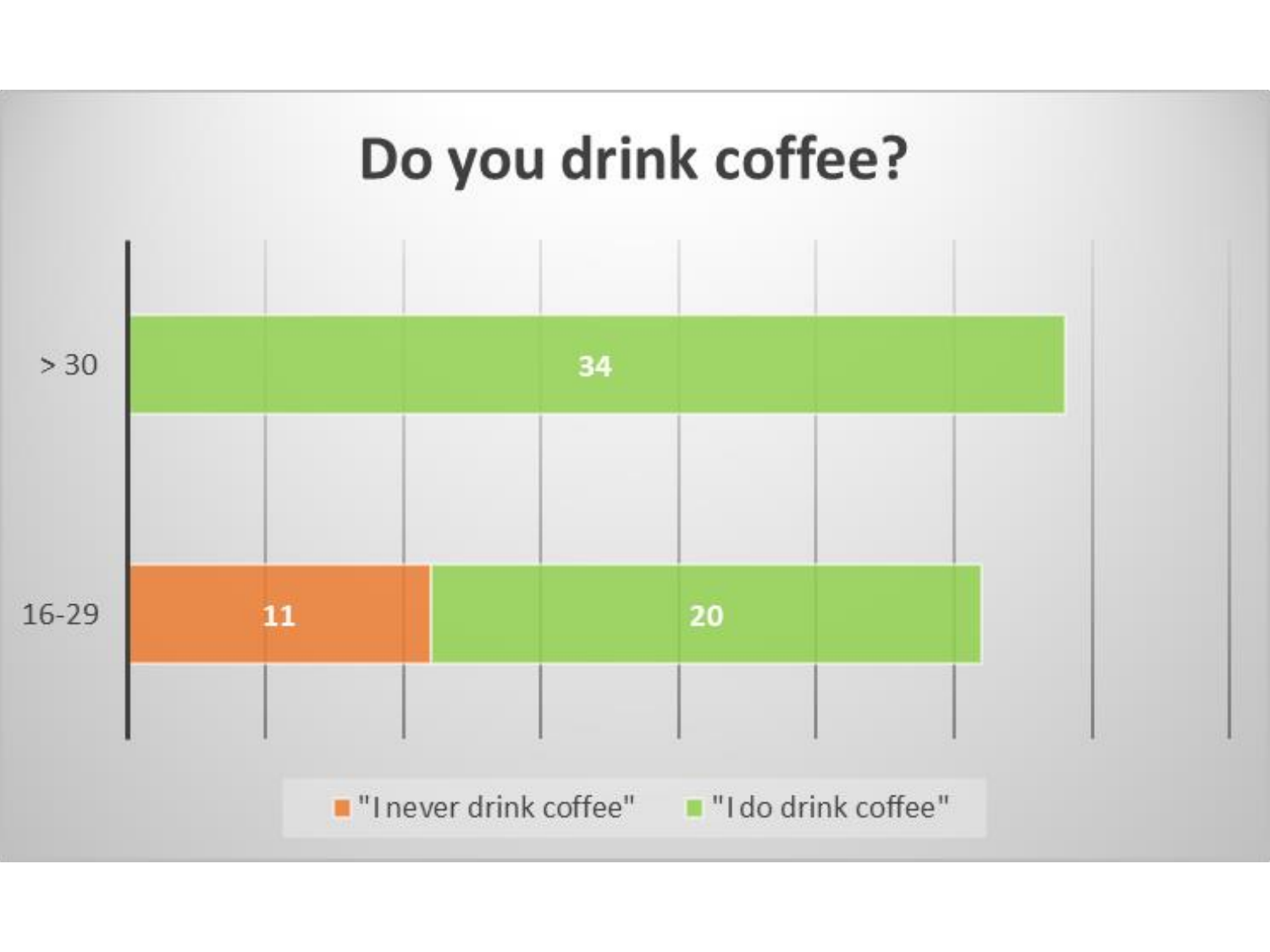#### When do you usually drink coffee?

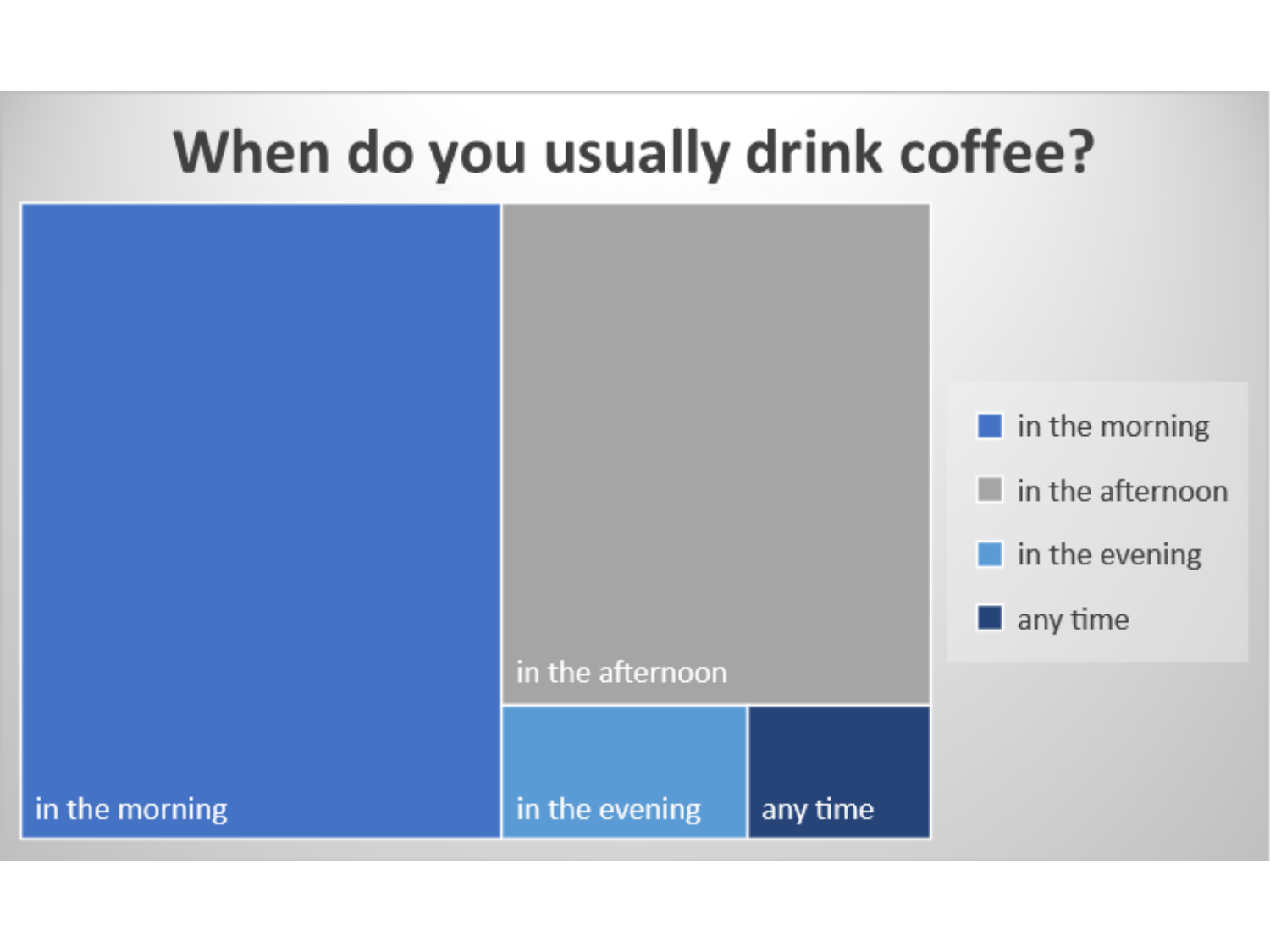#### where do you usually drink your coffee?

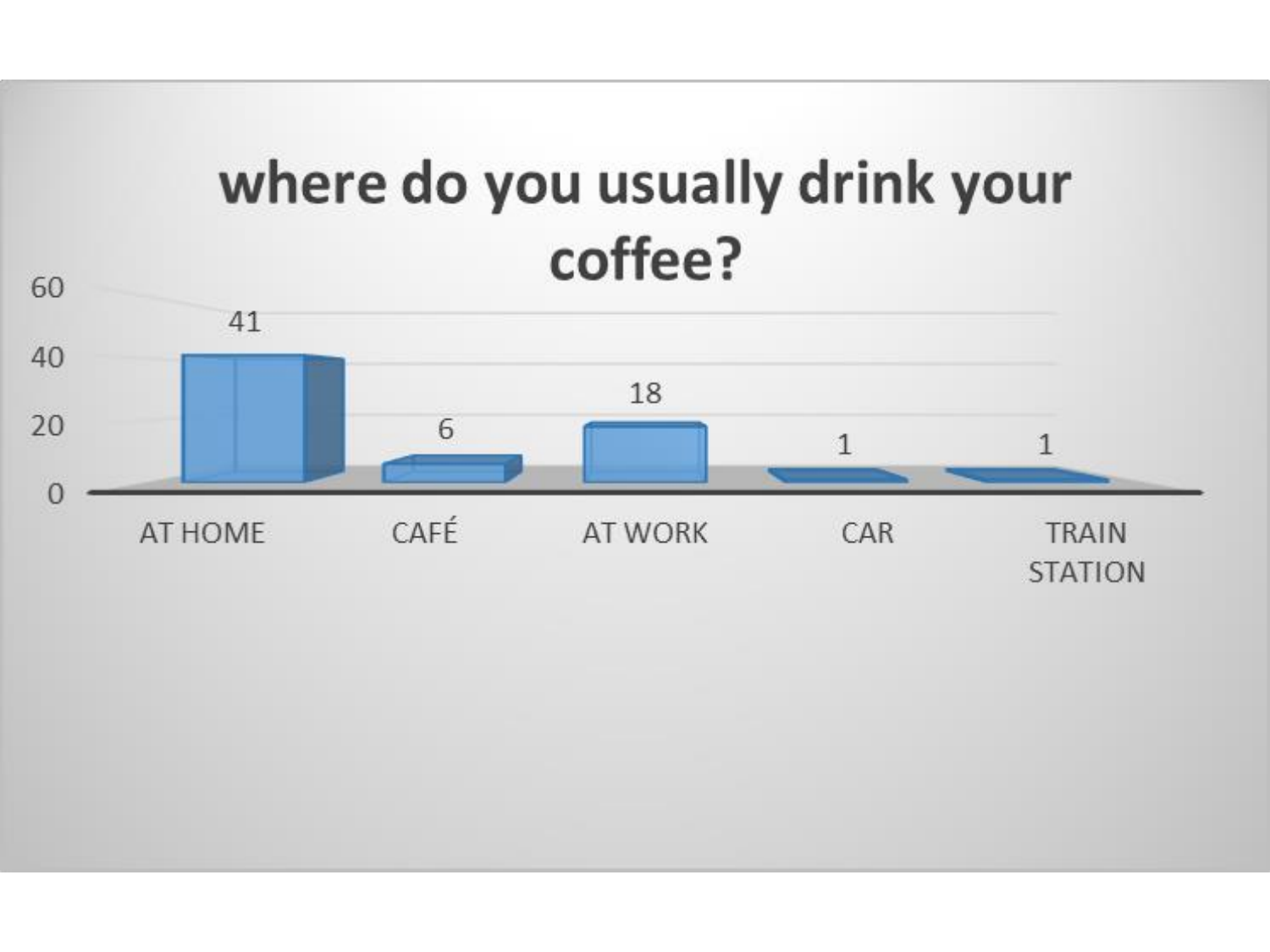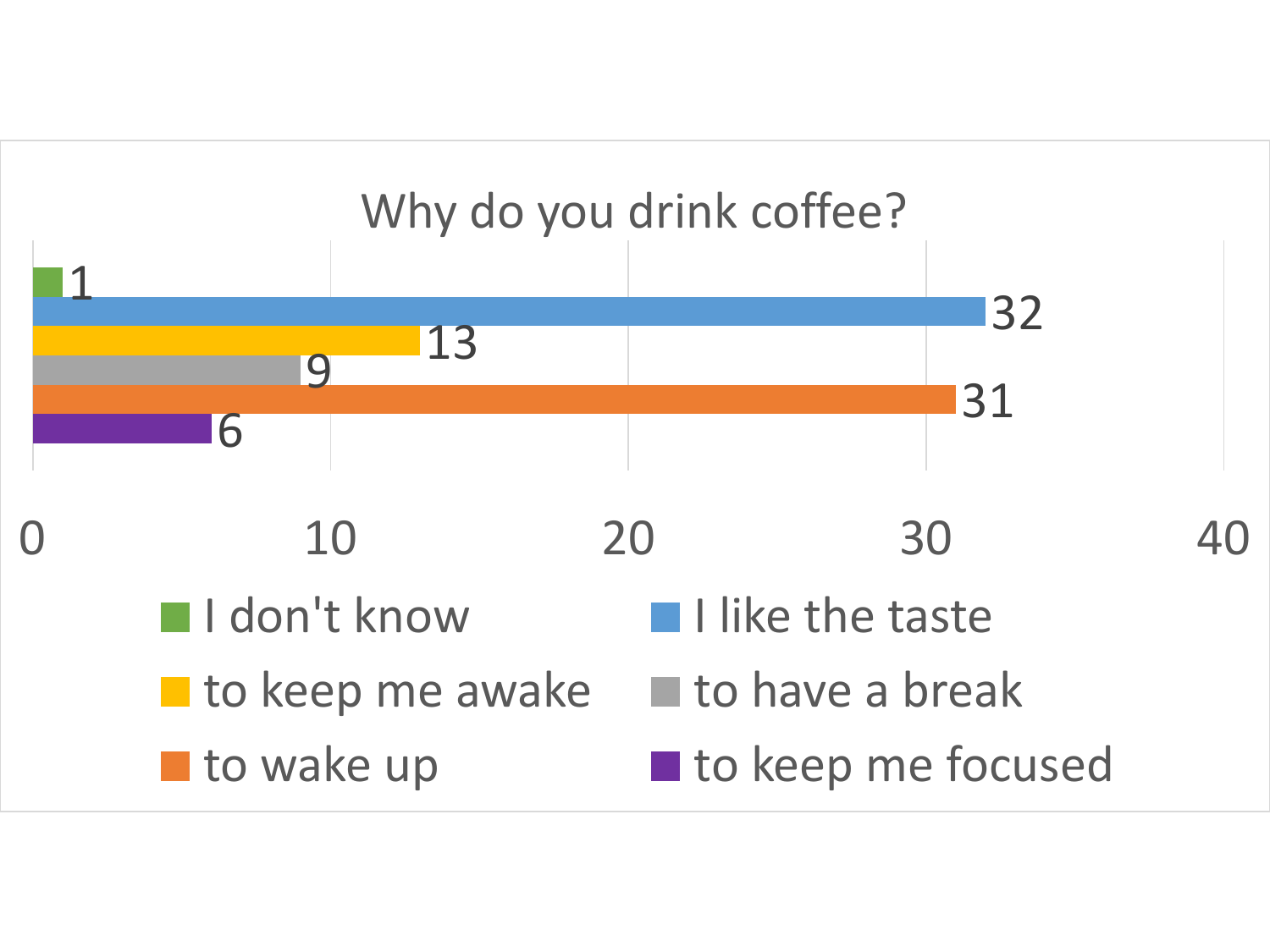